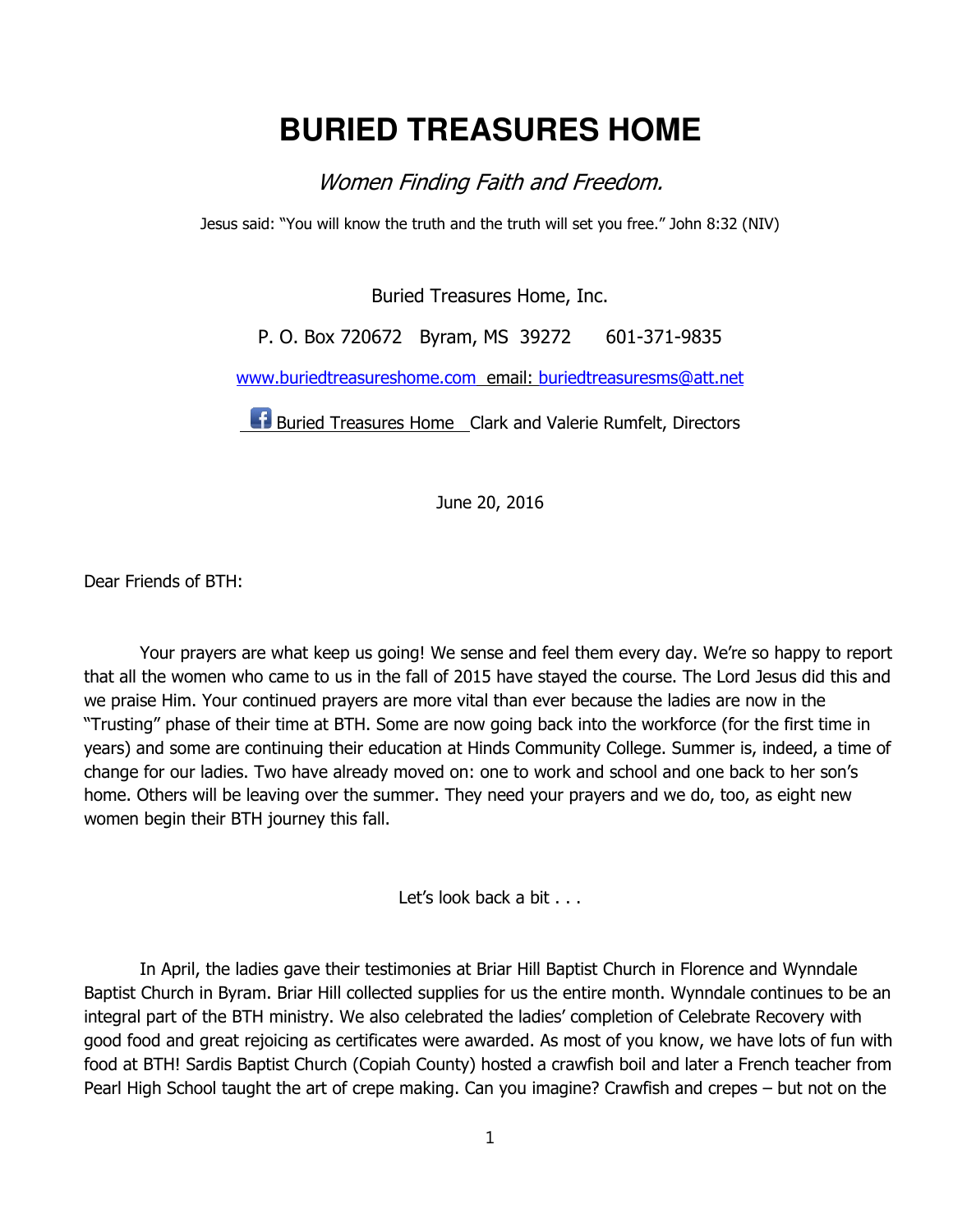same day! The women also served our Lord. They helped FBC Jackson get ready for VBS and they helped at the Mandisa/Jeremy Camp concert.

In May, we celebrated Brandy's and Rosemary's completion of Career Certificates from Hinds in business office technology (Rosemary graduated in December and Brandy in May). We also recognized them for their work at BTH as Team Leaders. The same night, we rejoiced with Misty Hall at the successful completion of her time at BTH. She now works and goes to school at Hinds. Jesus was powerfully present that night in May as over 50 people representing 13 different churches helped us celebrate!

## (Over)

In the last two months, our grounds have had a wonderful make-over. A team from First Baptist Church, Ridgeland, came out first and did landscaping chores. Then a group of high school students from Alabama came out for a week to help us do road repair, limb cutting and clearing. They did cleaning projects and put the finishing touches on what is now called the Pine Lake Pavilion – see the pictures below.

Here are some needs to consider:

- Vehicles for several of the ladies who are graduating
- 12-15 passenger van (we are almost there!)
- Items and funds the ladies will need at school and for new living arrangements (we will have a list later)

On July 24, our ladies will formally graduate from BTH at a ceremony during morning worship at First Baptist, Jackson. Thank you so much for being a part of what God has done here at BTH in these ladies' lives. You have not only impacted the ladies, but also their children, families and extended families.

We look forward to the new residents coming in September. Pray now as we receive applications and conduct interviews. Ask God to move powerfully in the selection process. Pray, too, that all will go well as a new cottage is built this summer for the two team leaders. This is "late breaking news" and we praise God for it. This will allow us to take in eight (instead of six) new residents in the fall. We want this new cottage to represent the beginning of what we pray will be the building of four more cottages in the next year for eight more residents, giving us a capacity for 18 women – women finding freedom from prison and addiction and who want to learn how to walk freely with Jesus!

We Pray God's Best for You!

Clark and Valerie Rumfelt